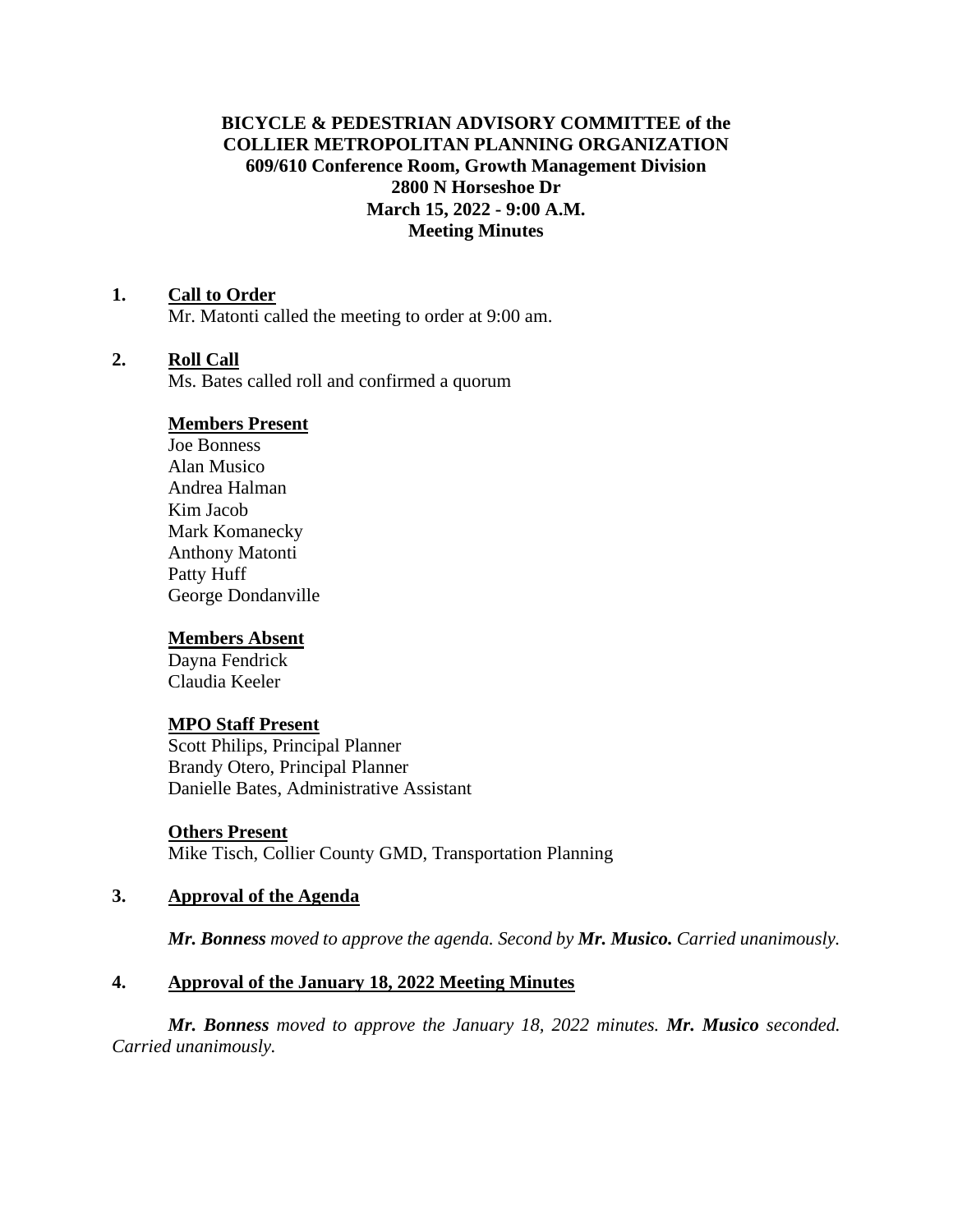## **5. Open to the Public for Comment on Items Not on the Agenda**

None.

### **6. Agency Updates**

- **A. FDOT:** None.
- **B. MPO**

**Mr. Philips:** Reported on two vacancies on the committee resulting from the resignations of Dr. Mort Friedman and Larry Smith and that Dr. Friedman's resignation also leaves a vacancy for a new BPAC representative to be appointed to the Congestion Management Committee (CMC). **Ms. Otero** clarified that the CMC appointment will be an action item on the next BPAC agenda.

### **7. Committee Action(s)**

None.

### **8. Reports & Presentations (May Require Committee Action)**

### **8.A. Paradise Coast Trail Feasibility Study Update – Michelle Avola-Brown, NPC**

**Ms. Avola-Brown:** We are wrapping up the feasibility study with the consultant Kimley-Horn in May/June. The NPC held a public meeting on January 26, that included virtual public meeting access for those not able to attend, and a kickoff event on February 26. The public comments received provide encouraging feedback. This [website](https://paradisecoasttrail.s3.amazonaws.com/index.html) is the virtual public meeting. Tab 4 [of the virtual public meeting] has the most useful Paradise Trail information with the proposed connections. Each presentation board is clickable. The plan is a 70-mile paved 10-12 foot-wide trail for biking and walking. The trail will significantly enhance the [MPO's] Bike-Ped Master Plan, it will be non-motorized and safe separate from the roadway. We're hoping to include shade trees, and amenities, bathrooms, water, and connections to important destinations—the Sports Park being one of the most requested destinations. Connections 1 and 2 are the highest priority connections. [Continuing in response to questions] because this corridor is part of the SUN Trail network and there is a deadline. We're talking to Florida Power & Light (FPL) about using their easements in the northern section. Alternative recommendations and feedback favor using the right segment and the cut-through (teal line). We're here to accept input and feedback.

**Mr. Bonness:** The corridor is on Livingston and Veterans Memorial going straight north following powerlines and the curve is where Livingston goes, then running to Old US 41 to connect to the Bonita-Estero Pathways Rail to Trail project. There is connection if you follow powerlines and connect to a section Lee County's BPAC pushed at one point, I think we will see both connections eventually.

**Mr. Philips:** This alignment lines up with the Bike-Ped Master Plan and lines up with SUN Trail and is supported by the MPO.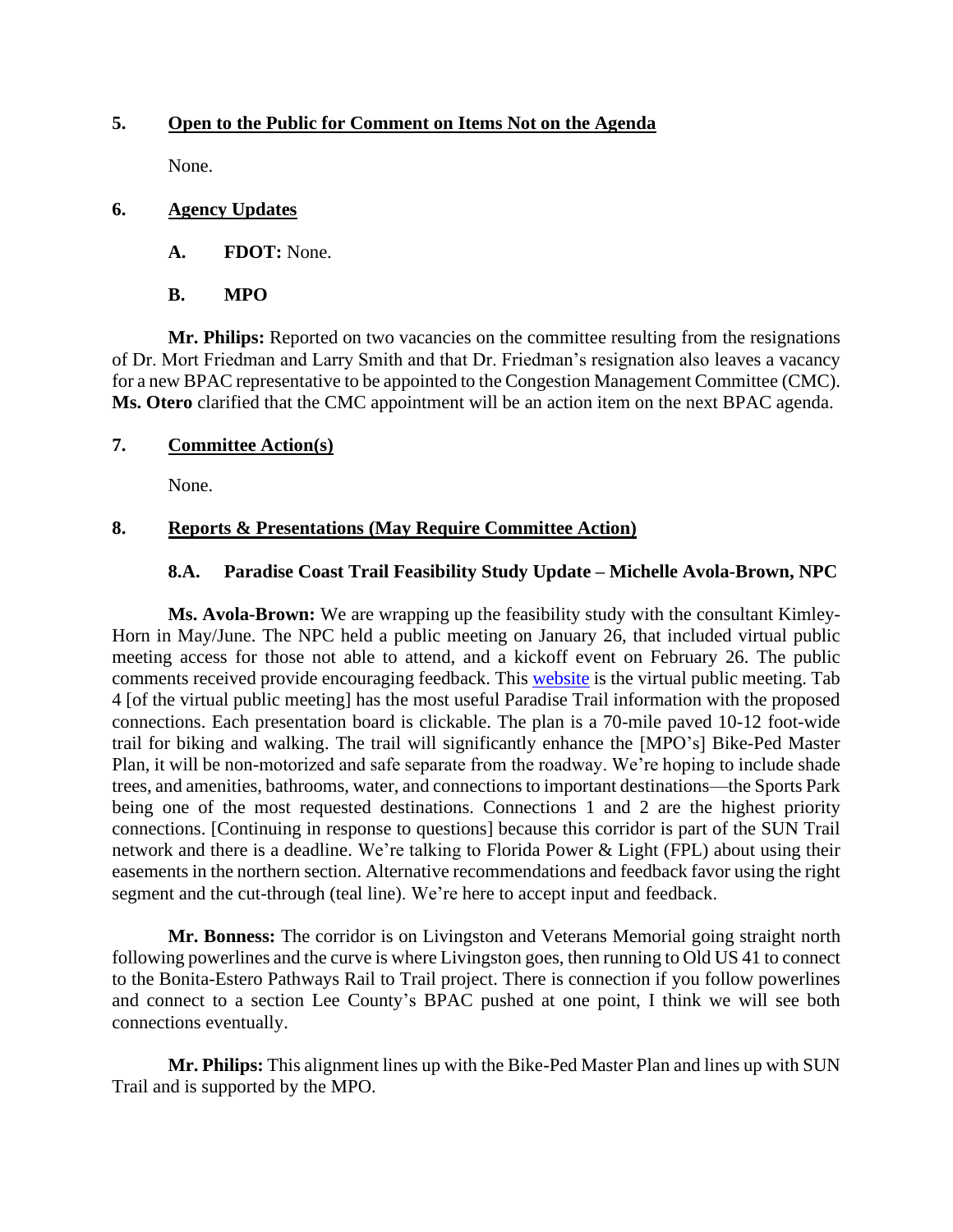**General Discussion:** Committee members discussed the alignment at length and in detail, observations included: the high cost of the Seminole Railway's Right-Of-Way (ROW) which has delayed some items on the Lee County side; connections to Wiggins Pass and Vanderbilt Dr; school locations; connecting Gordon River Greenway to the Sports Complex; feasibility of trails along canals; connections to the south.

**Ms. Otero:** reported that staff is leaning toward the Old 41 alignment over the Railway ROW alternative due to the high cost to purchase the rail line, and toward the Livingston Rd bend alignment due to potential neighborhood opposition with the FPL Line. Noted that Rattlesnake Hammock is the same route as the US Bike Route [15].

**Ms. Avola-Brown:** The connection from the Gordon River Greenway to the Sports Complex is an important potential first connection that will provide almost a 20-mile loop and will be at the heart of Naples and the trail project. It's the connection that has gotten most traction from the public.

**Mr. Bonness:** A couple of sections have been in pathway programs for a long time. A trail along the canal at Mike Davis Elementary has been in pathway plans for at least 15 years, with an agreement to use the Golden Gate Community Park area surface roads for connection. The last push from the City of Naples was to use the Golden Gate canal primarily and the Naples Grand and Bears Paw areas further west. Bears Paw is in the city, and if the city is pushing for this connection, it could be feasible. If you follow Golden Gate Parkway there is a wide open space along Grey Oaks [development] on the northside of the Golden Gate Parkway from the FPL substation that follows the FPL powerlines to Veteran's Memorial Park. However, the route goes behind a wall in a gated community which the gated community may not find desirable. It may be a better opportunity to follow the Golden Gate canal embankment that's been omitted from plans; however, you then have problems crossing Airport Road at one spot or another.

**Mr. Dondanville**: Under the bridge? The drawback to McCabe's request [to locate the trail along canals] is as you head east along the canal, soon after you get off the greenway and onto Airport Road, you'd have to build an overpass to cross the road. That is a huge cost. The same problem exists further down at Livingston.

**Mr. Bonness**: From that location you have to figure out how to get to Golden Gate Park. There are a lot of individual properties along that route; not sure if ROW is owned by the Water Management District or individual property owners. When you get to the end of Airport Rd and tie into the neighborhood to the south, there are some designated bike paths in that area.

**Mr. Dondanville**: Behind the DMV during rainy season that corner floods, it's a short path off Airport Rd to get to Radio Rd using a couple of backstreets that are not marked; people used that route even before the [construction of the [Baker Park bike/ped] bridge [over Naples Bay].

**Ms. Halman**: Is there any resistance to this proposal?

**Ms. Avola-Brown**: We have been fortunate – feedback has all been positive. Once we get closer to residential backyards, we'll expect to hear some issues. We are trying to get ahead of that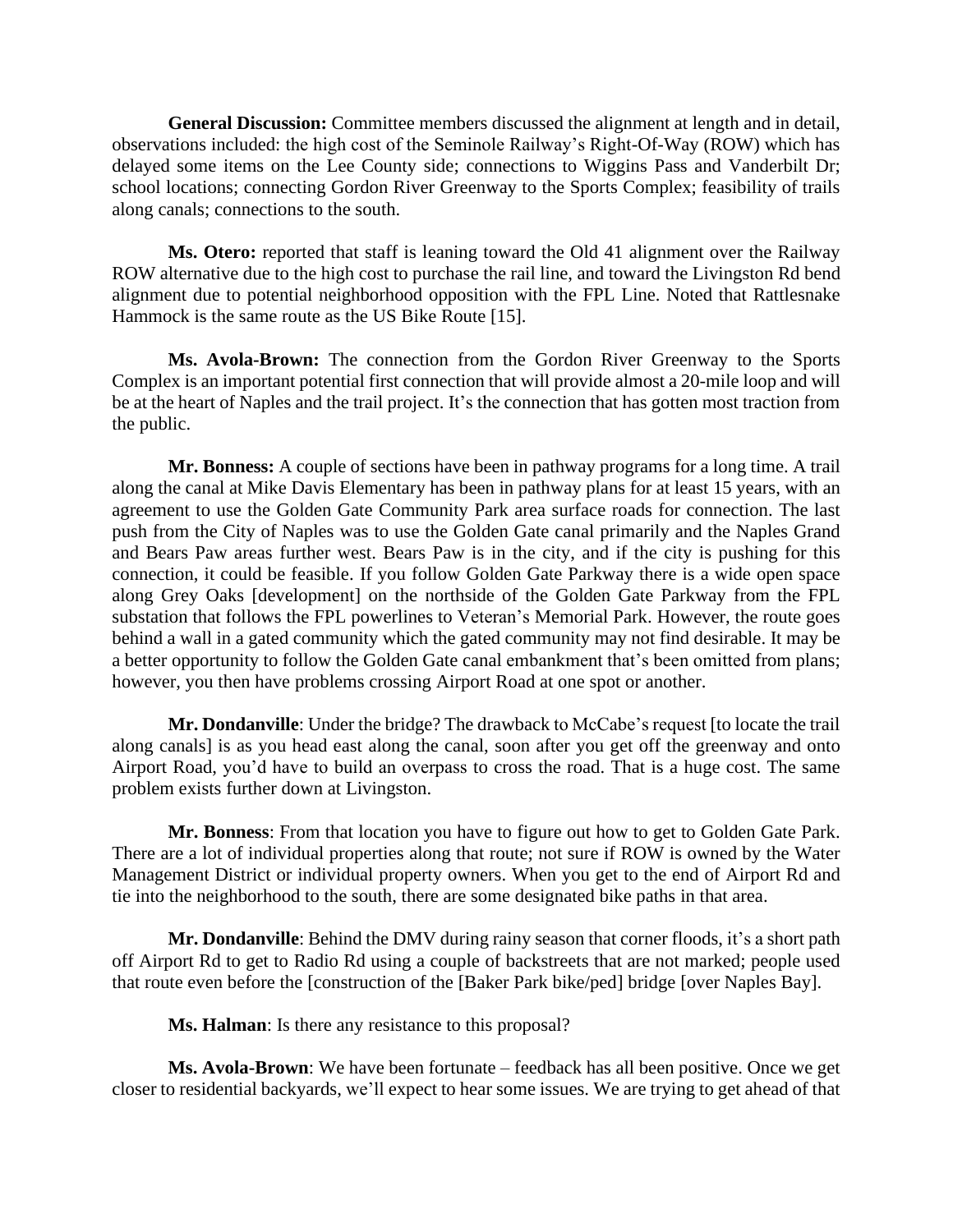by informing the community that trails increase property values and lower crime and contribute to health and sustainability. With regard to the connection from the sports complex to Ave Maria, Ave Maria is very excited about the project and wants us to go through the campus and connect to their trails.

**Ms. Halman**: So, going around Immokalee?

**Mr. Bonness**: Connect to Camp Keais, then Ave Maria, and then Immokalee.

**Ms. Halman**: There are lots of accidents at Camp Keais, the County wants to widen it.

**Ms. Otero**: It is in the 2045 LRTP Needs Plan, but it is unfunded; this means it is a needed project but is not in the cost feasible project list.

**Mr. Musico**: In the past when we talked about this, the Paradise Coast Trail does not go to Marco because of environmental concerns on CR 951 from US 41 to the Jolly Bridge and on CR 92 from US 41 to the Goodland bridge. There's a separate Marco Island Loop study that looks at what are the optimal facilities that can be put on those roads. The study will probably wrap up at the end of this year; it's not shown on this map but we'll keep it in mind so we can think about what future connections will look like.

**Ms. Avola-Brown**: We are open for feedback and comments.

**Mr. Matonti**: Is there an ultimate goal to implement the plan in the county and municipalities?

**Ms. Avola-Brown**: We are meeting with Trinity [Scott] in May. The whole study is divided into 10 segments for the 70-miles. Because it is seen as needed, the Collier County Transportation Plan and the MPO have been in favor of moving along quickly.

**Mr. Bonness**: The goal is to put the Paradise Coast Trail in the Pathways [MPO Bike/Ped Master} Plan and the [County] Transportation Plan.

**Ms. Avola-Brown:** When the NPC introduced the vision for the Paradise Coast Trail we worked closely with County Transportation Planning to look at future projects; the study corridor is based on opportunities that were planned and foreseen by the County as feasible in the general term and the study has helped to get things started sooner.

**Ms. Huff**: Is there any word on the 2-mile gap between Collier Seminole State Park and US 41?

**Ms. Avola-Brown**: I don't have that information yet. Wanted to add that this presentation is available on the NPC website.

**Ms. Halman**: There seems to not be a lot of participation from Immokalee.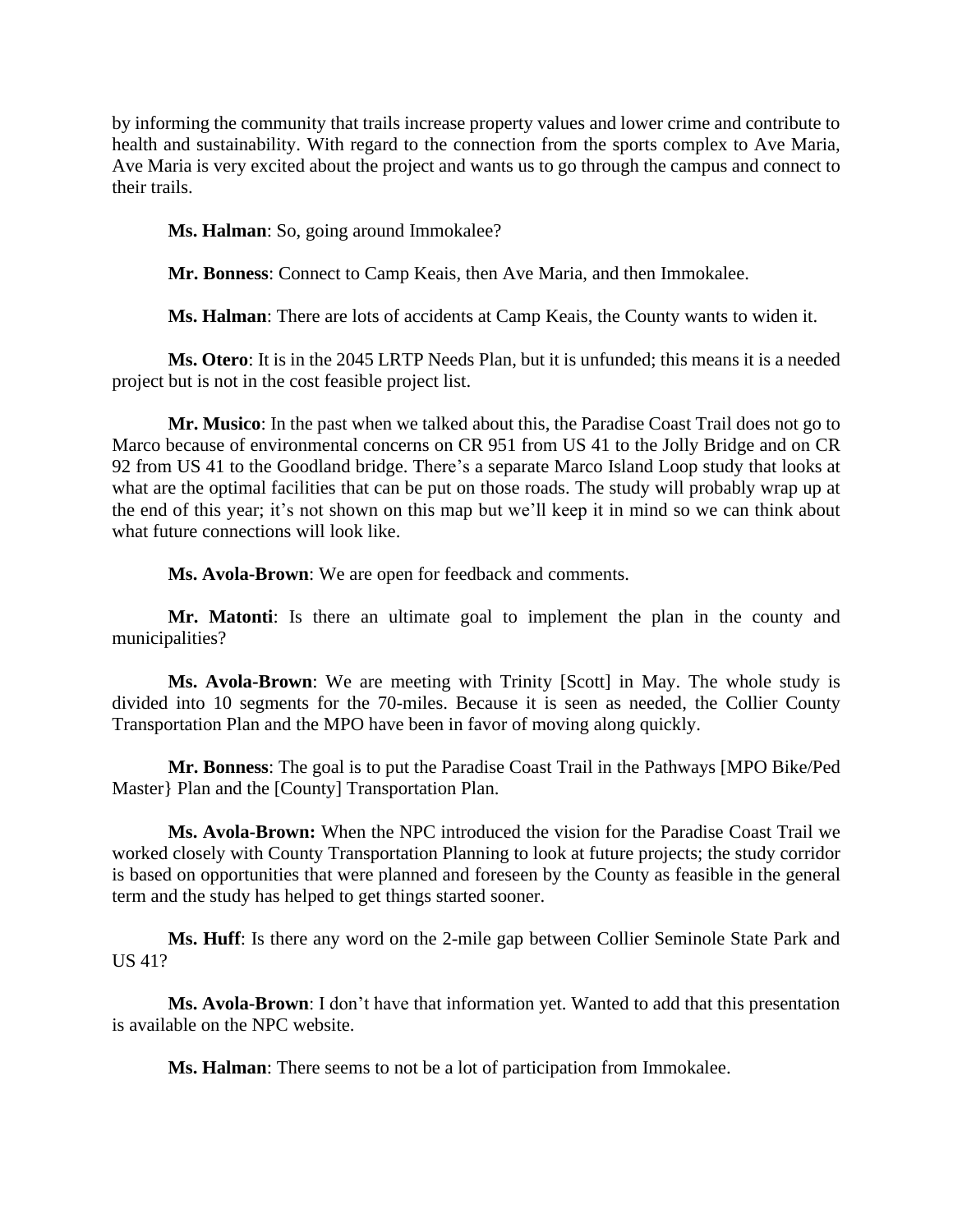**Ms. Avola-Brown**: I have reached out to Christie Betancourt and Deb Forester with the Immokalee Community Redevelopment Agency and there has not been a lot of feedback.

**Ms. Halman**: I'm going to see if you can come back when things are less busy for the CRA.

**Ms. Avola-Brown**: I'm happy to come whenever you guys want me.

### **8.B. Office of Greenways and Trails OGT) System Plan and Map Update**

**Ms. Otero:** We are asking you to provide comments for the OGT map update. The NPC proposal is consistent with MPO's Bike/Pedestrian Master Plan, and there are three route alignment decisions that need to be made. The MPO is leaning towards the Old US 41 route due to cost, the second is the Livingston Rd. Bend, and the third is the Rattlesnake Hammock (CR 951) route. We are seeking committee input for each of these alternative routes. It is important to note this item will come back to the BPAC in April for endorsement. The route recommendations will go to the April Citizen Advisory Committee (CAC) and Technical Advisory Committee (TAC) meetings for review and endorsement, and to the MPO Board for approval in May, and finally the OGT for submittal by May 31, so we have to have decisions made next month.

**Mr. Matonti**: The information received from Ms. Avola-Brown was that Rattlesnake Hammock was the preferred route.

**Mr. Bonness**: Is this for existing facilities or more for long range planning for where we build trails?

**Mr. Philips**: This is for the OGT statewide plan update. The OGT updates the plan and maps every 5 years, and this is our opportunity to comment on the policy plan and maps. These locations align with the MPO's Bike/Pedestrian Master Plan and we are seeking your input on the routes, the Livingston and Rattlesnake Hammock alignments are seen as safer and Old US 41 is cost issue.

**Mr. Matonti**: The route on the map is tied to SUN Trail funding.

**Mr. Komanecky**: So, our committee is being asked to endorse the three options shown on the map?

**Mr. Bonness**: Is the committee being asked to comment on existing facilities or what we want in the future. There is a huge population on the 41 route versus Rattlesnake; this connects Naples to Marco, the vision is to get a 12'-wide multi-use path set away from 41 to provide a safe facility. The US 41 connection is more direct, but the Rattlesnake route is much safer.

**Mr. Komanecky**: The other route is safer for cyclists.

**Mr. Bonness**: Now, but if you put in a multi-use path, the US 41 route will be safer than it is now when you're riding on a shoulder with fast traffic.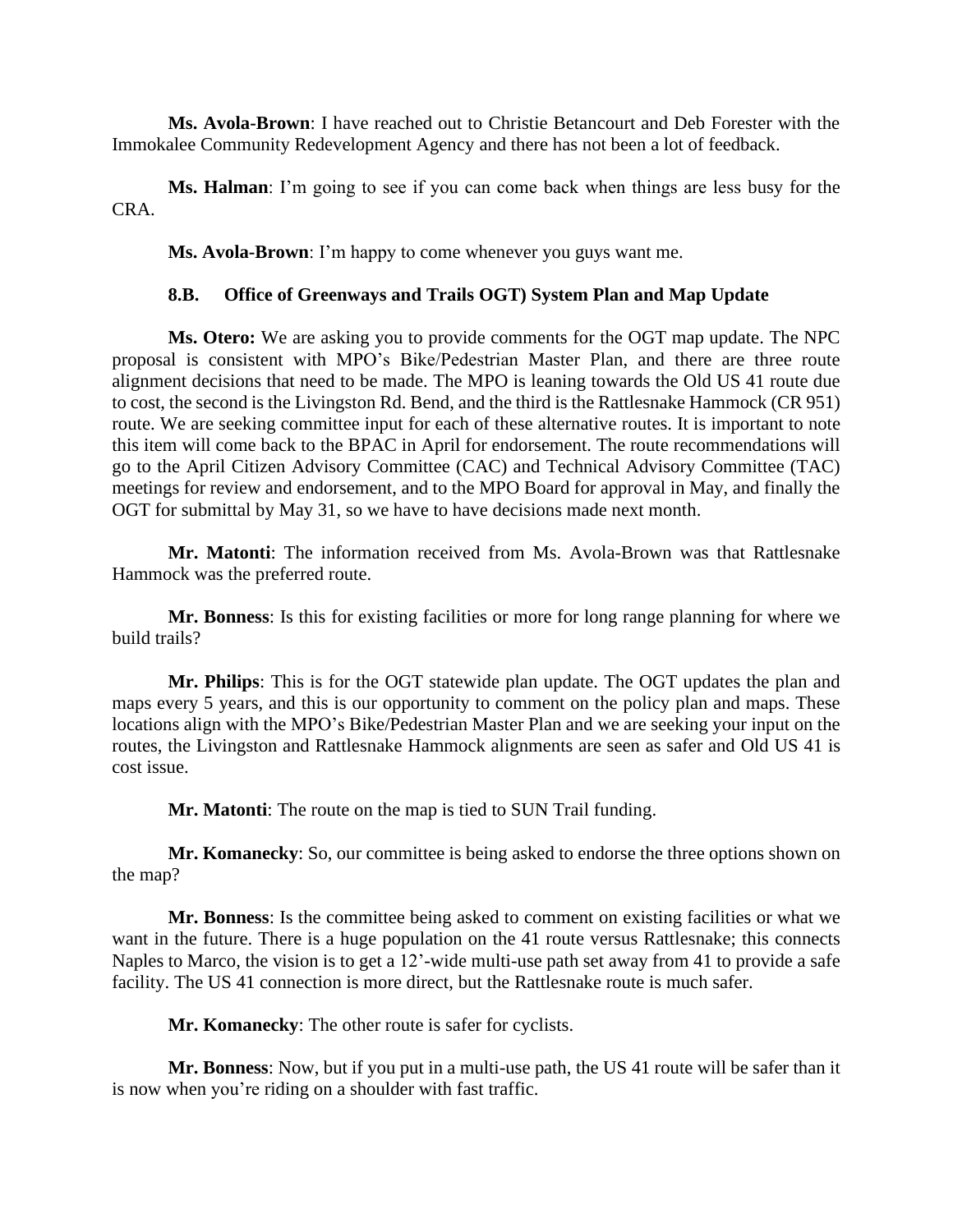**Mr. Komanecky**: Still have to contend with commercial businesses.

**Mr. Musico**: Years ago, when this plan was first discussed, that came up, the trade-off was do you want a main spine route in high population centers with the highest use, but also with the most conflict with traffic and parking lots; what was agreed to was to make the spine adjacent to high population centers with the idea that there would be local facilities to link to in the area with links to Naples and Marco. The trail skirts the edge of the areas and there are local facilities available to go into the populated areas. That is the history that led to this.

**Ms. Huff**: Right now, there is a separated pathway along 951, I agree with Joe - you see people there all the time biking on the sidewalk.

**Ms. Halman**: You would get a lot of people using the path, not only bikers, but people running to the store or work, we must think about those people.

**Mr. Dondanville**: The most beautiful but expensive alignment is the Rookery Bay route.

**Mr. Matonti**: The big three options going from the north are the rail-line or US 41, the Livingstone Bend or FPL ROW, and the US 41 or Rattlesnake Blvd route.

**Mr. Bonness**: I can see abandoning the railroad track connection because you run into a dead-end, and you still have to get to US 41.

**Mr. Komanecky**: Didn't we hear from Michelle that the public preference was the Rattlesnake connection?

**Mr. Matonti**: What was the data collection?

**Ms. Avola-Brown**: The public comment period was open from January 26 to February 25. This is when most comments were received. We also receive comments at public meetings and events like the Baker Park celebration. I am speaking to communities, and I always bring comment forms and ask for input at events.

**Ms. Halman:** We have to remember the typical housewife or older person that's just starting to ride, those who don't do long distance.

**Mr. Matonti**: The SUN Trail route is the US 41 route and could provide more funding options.

**Mr. Musico**: The section of 951 routes to bridges, why are they missing?

**Ms. Otero**: Those revisions were made after this map was produced.

**Mr. Bonness**: It's because this is an NPC map (on the screen), and not the OGT trail map, which was provided in in the packet.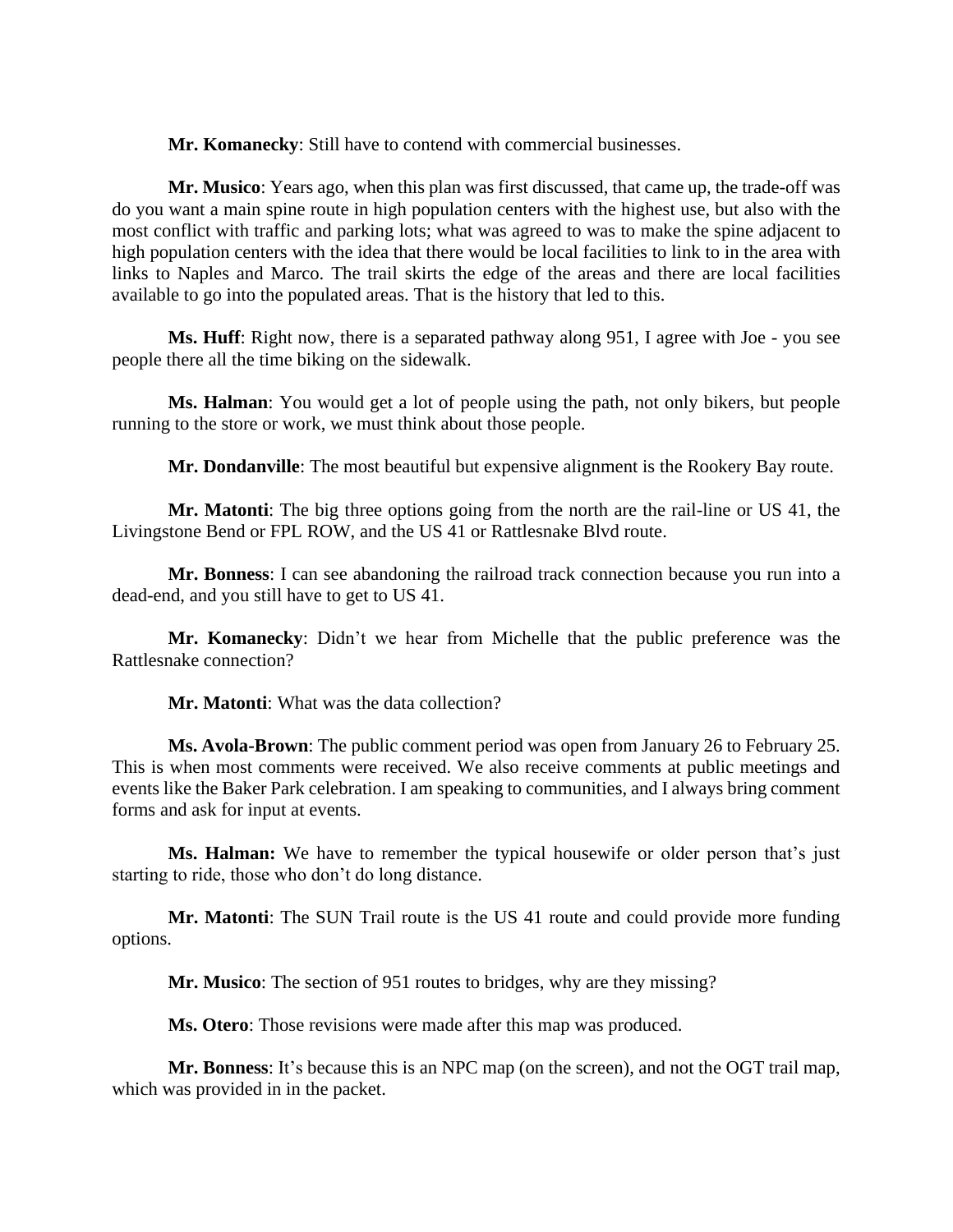**Ms. Otero**: The Marco Loop Feasibility Study is still there.

**Ms. Otero**: Send comments to Anne [McLaughlin] and Scott [Philips] in the next week, to get them included.

### **8.C. Florida 's E-Bike Laws**

**Mr. Philips:** We were contacted by a committee member regarding the need for e-bike laws, seeing them more often. This topic is emerging and could change over next few years as ebikes become even more popular. [Gave presentation shown in agenda packet.] Summarized the three classes of e-bikes and restrictions concerning where they can be used and where they are not allowed.

**Mr. Musico**: What started this is I was contacted by Marco Chief of Police, who receives complaints from pedestrians who are walking on the sidewalks and have e-bikes coming up behind them at 20 mph. The Chief was looking for regulations. It doesn't make sense for everyone to do something different and I wanted to see if there was something statewide to work from. My take on the problem concerns e-bikes operating at unsafe speeds on sidewalks and pathways used by pedestrians. When operating on a street they aren't much different than motor scooters. It's not an issue of whether a bike is electric, it's the speed. If they only did 10 mph on a sidewalk there would be no issues, but 20 mph is too fast for a sidewalk. My question to the group is, is there something we can do to get ahead of this? As more e-bikes are being sold without a clear understanding where they can be used, the longer we wait to come up with some kind of regulation the harder it will be to implement regulations because we'd have to counteract intrenched behaviors. Is there something we want to do that's a recommendation to get ahead of this in terms of regulation. One suggestion I had is setting sidewalk speed limits at 10 mph, but police may not be able to enforce that. Anne [McLaughlin] talked me out of standardizing regulations countywide. The real issue is where there is a dense population, like Marco Island and Naples, there are more conflicts between pedestrians and e-bikes riding on sidewalks. No one wants to solve this now.

**Mr. Matonti**: If we are trying to get ahead of this, one way would be looking at this from a zoning or CRA standpoint, mapping areas and establishing speed limits within them, and showing restricted areas where e-bikes are not allowed.

**Mr. Philips**: This is evolving, and it's up to committee members to take this up with your city council or county commission.

# **8.D. Draft Transportation Improvement Program (TIP) Sheets for Review and Comment**

**Mr. Philips:** Presented executive summary. These are the bike-ped projects proposed for the upcoming TIP that will come back to the committee next month [if there are any changes.] This is based on a download from FDOT, but not the final download. We should have that by early next month; we don't anticipate substantial changes. If you have comments, contact Anne McLaughlin or Scott Philips.